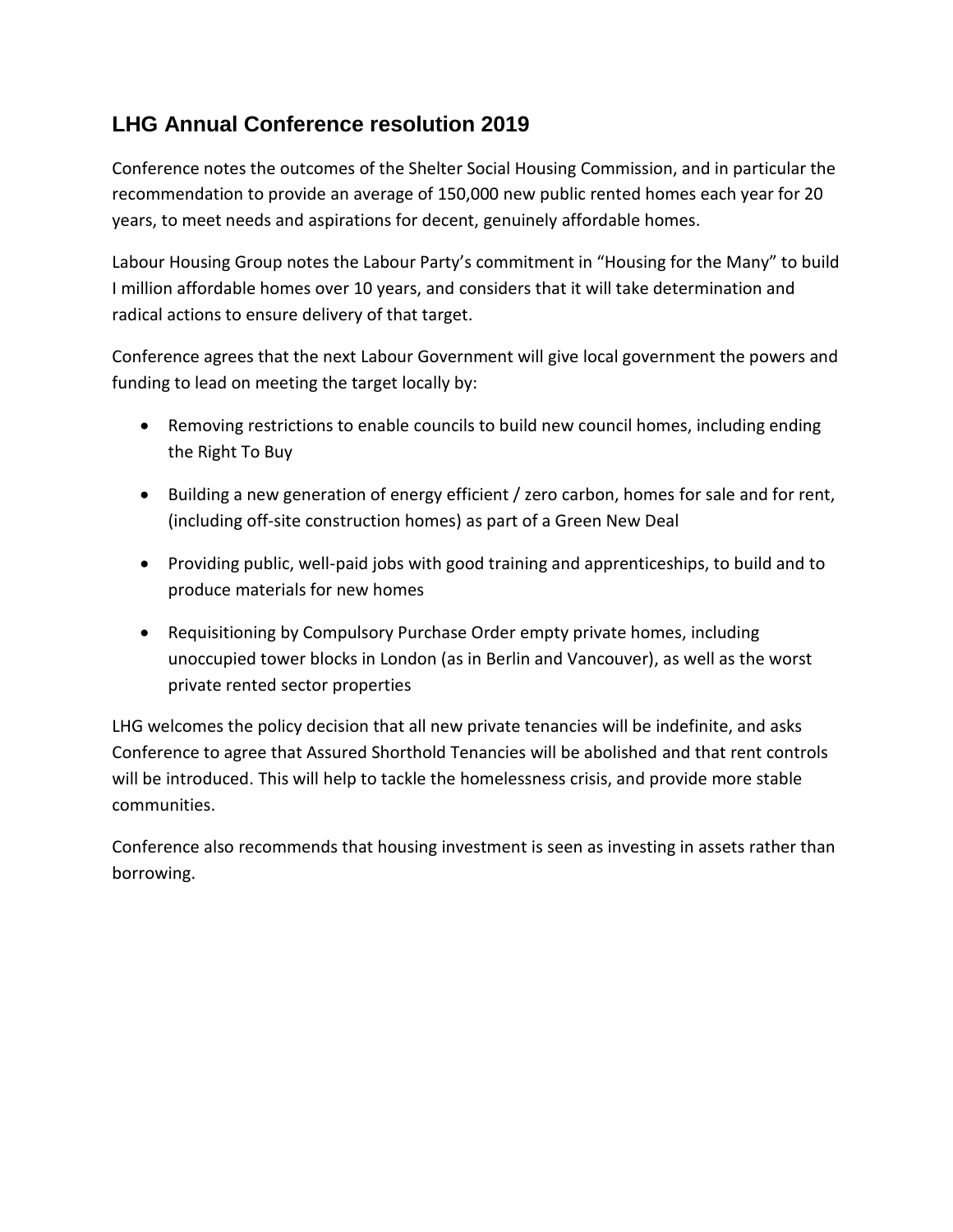## **My notes**

Conference, we have a housing crisis, and a dysfunctional housing market. The terrible Tory government and their Lib Dems friends are to blame for the escalation of misery and stress caused to thousands.

Only a Labour Government can tackle this housing crisis. Only the Labour Party has the plans and determination to deliver what we need to solve the crisis.

You all know, I am sure, that homelessness has been increasing **year on year** since 2010. The latest figures show **an increase of more than 10%** over the last year in the number of households counted as homeless by local authorities. Numbers of families in temporary accommodation reached the **highest since 2007**. We've seen a big jump in the number losing private rented homes, an increasing number of them older people. Meanwhile rough sleeping has increased by **165%** since 2010. And the Bureau of Investigative Journalism counts at least **449** deaths of homeless people in 1 year, but it could be as high as **600**.

Shelter estimates the real homelessness hidden figure is more like **320,000** people.

## **What's caused the increases?** (USE FINGERS TO TICK OFF)

- Tory Benefit policies –sanctions, Bedroom Tax, the limits set by Local Housing Allowance, and moving to Universal Credit
- House prices rising till recently
- Unaffordable rents in the private sector: Crisis and the Chartered Institute of Housing say that 97% of areas in England are unaffordable for people on ordinary incomes, while landlords can end most tenancies after 6 months or a year as they wish
- Huge numbers of empty homes, the highest for 6 years particularly in London, where over **22,000** homes sat vacant in London in 2018
- Loss of hundreds of thousands of public rented homes through the Right To Buy, demolition without replacement, and removal to other tenures.
- And of course, fewer homes built. This Tory shower has built fewer homes than any government, Labour or Conservative, since **1923**. They built only **6,500 new social homes built last year** compared to our record of an average of **35,000** in **our last 4 years of office**. In many LAs, **not a single social rented home** was built in 2017.